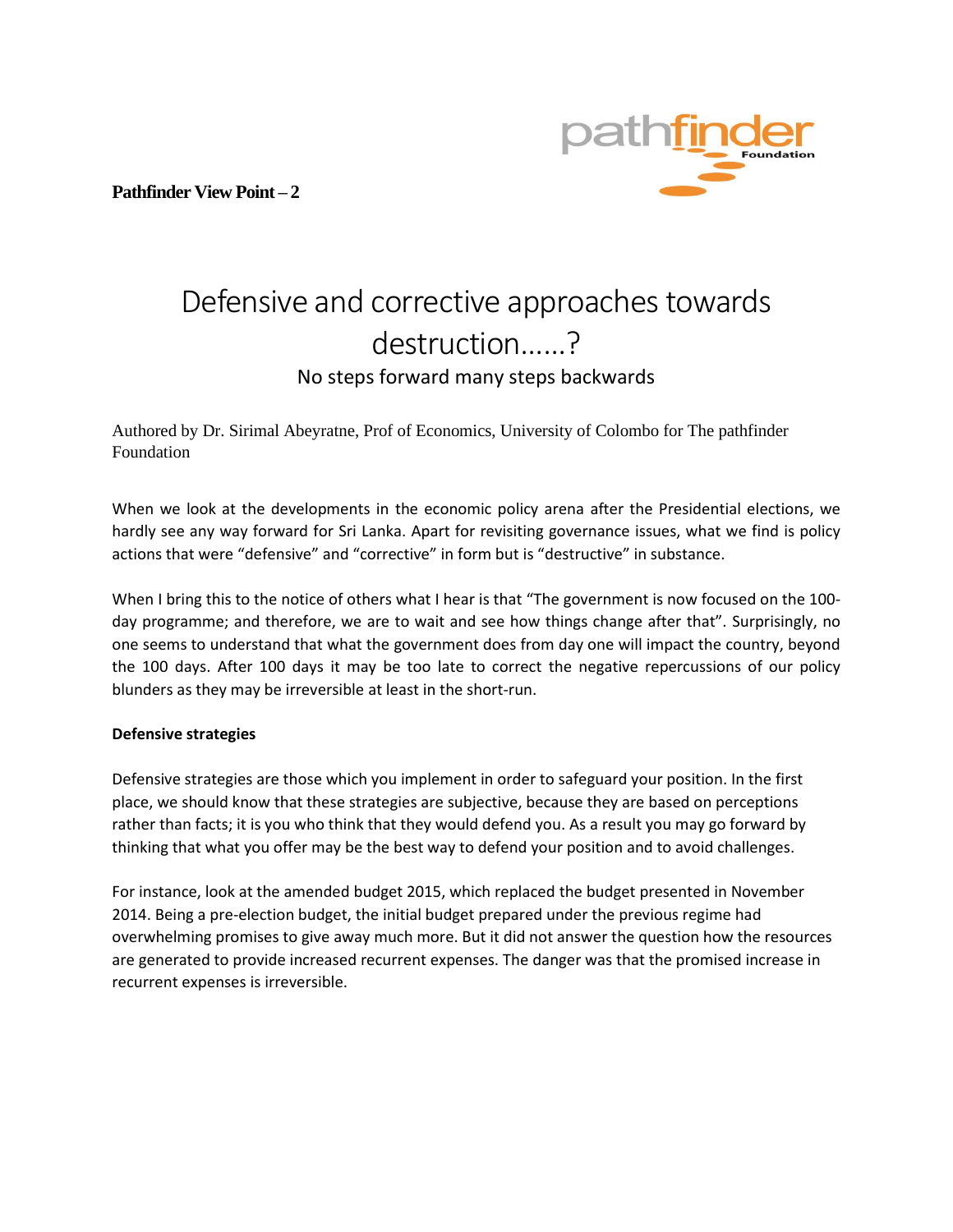|                        |         | <b>LKR</b> |         | % of    |
|------------------------|---------|------------|---------|---------|
|                        |         | billion    |         | GDP     |
|                        | Initial | Revised    | Initial | Revised |
| <b>REVENUE</b>         |         |            |         |         |
| Tax revenue            | 1416    | 1337       | 12.5    | 11.8    |
| Total revenue & grants | 1689    | 1622       | 14.9    | 14.3    |
| <b>EXPENDITURE</b>     |         |            |         |         |
| Recurrent expenditure  | 1525    | 1612       | 13.5    | 14.2    |
| Public investment      | 696     | 520        | 6.2     | 4.6     |
| Total                  | 2210    | 2121       | 19.5    | 18.7    |

The amended budget prepared under the new regime got locked up in the trap fabricated in the previous budget. Assuming that the political challenge could be avoided and that the popular validity of the previous budget could be nullified in the same way, the same promises were inflated many times over in the revised Budget. Estimated recurrent expenses increased even more against a declining government revenue. This decline seems to be more than what was estimated in the revised Budget.

For a moment, let us be sympathetic about the prominent expenditure proposals in the revised budget that came in between two elections. However, it is surprising that, firstly there is nothing about how to generate additional revenues even in the short-run for increased giveaways. Secondly, there is nothing about the policy directions of the country. Finally and more importantly, the budget sent negative signals damaging long-term investor prospects of the country. In fact, the budget confused and frightened investors who were anticipating business-friendly policy directions from the new government.

### **Corrective strategies**

As the new government started digging into wastage and corruption associated with large-scale investment projects among other things, initiated during the previous regime. The motive is to reestablish good governance, and perhaps to charge the accused. In effect, a series of infrastructure projects have come to a confusing state of progress; some of these projects include Matara - Hambantota Expressway Expansion, Port City Project, Lotus Tower project, Colombo - Kandy - Northern Highway project, and some FDI-projects.

There is no question of investigating into wastage and corruptions within the premises of law and order of the country or re-negotiating terms and conditions of the projects under concern. Yet bringing the ongoing projects to a state of standstill will have far-reaching negative consequences on investor confidence and economic growth prospects. The Sri Lankan economy may not be able to recover from this downfall even after the 100 – day program plus the parliamentary elections. The direct economic cost of abandoning infrastructure projects include: public or private investment foregone, possibility of claiming compensation by investors and other funders, and their direct economic benefit to the economy that is foregone.